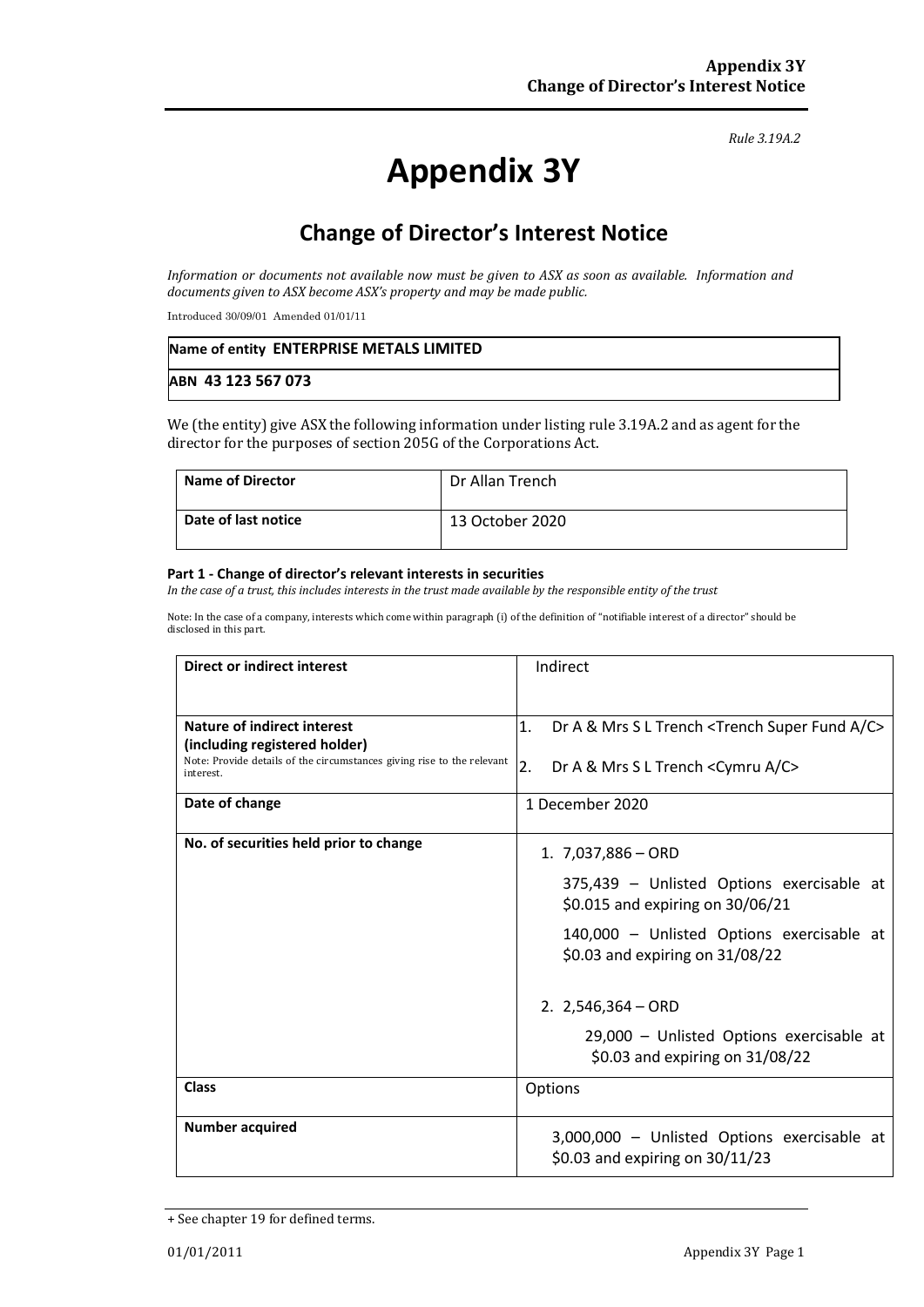| <b>Number disposed</b>                                                                                                                                                      | Nil                                                                              |
|-----------------------------------------------------------------------------------------------------------------------------------------------------------------------------|----------------------------------------------------------------------------------|
| <b>Value/Consideration</b><br>Note: If consideration is non-cash, provide details and estimated<br>valuation                                                                | \$0.00133 per option.                                                            |
| No. of securities held after change                                                                                                                                         | 7,037,886 - ORD<br>1.                                                            |
|                                                                                                                                                                             | 375,439 - Unlisted Options exercisable at<br>\$0.015 and expiring on 30/06/21    |
|                                                                                                                                                                             | 140,000 - Unlisted Options exercisable at<br>\$0.03 and expiring on 31/08/22     |
|                                                                                                                                                                             | 2. $2,546,364 - ORD$                                                             |
|                                                                                                                                                                             | 29,000 – Unlisted Options exercisable at \$0.03<br>and expiring on 31/08/22      |
|                                                                                                                                                                             | 3,000,000 - Unlisted Options exercisable at<br>\$0.03 and expiring on $30/11/23$ |
| Nature of change<br>Example: on-market trade, off-market trade, exercise of options, issue<br>of securities under dividend reinvestment plan, participation in buy-<br>back | Pursuant to shareholder approval at the 2020 AGM.                                |

### **Part 2 – Change of director's interests in contracts - Nil**

Note: In the case of a company, interests which come within paragraph (ii) of the definition of "notifiable interest of a director" should be disclosed in this part.

## **Part 3 –** +**Closed period**

| Were the interests in the securities or contracts detailed   No      |  |
|----------------------------------------------------------------------|--|
| above traded during a <sup>+</sup> closed period where prior written |  |
| clearance was required?                                              |  |
| If so, was prior written clearance provided to allow the             |  |
| trade to proceed during this period?                                 |  |
| If prior written clearance was provided, on what date was            |  |
| this provided?                                                       |  |

<sup>+</sup> See chapter 19 for defined terms.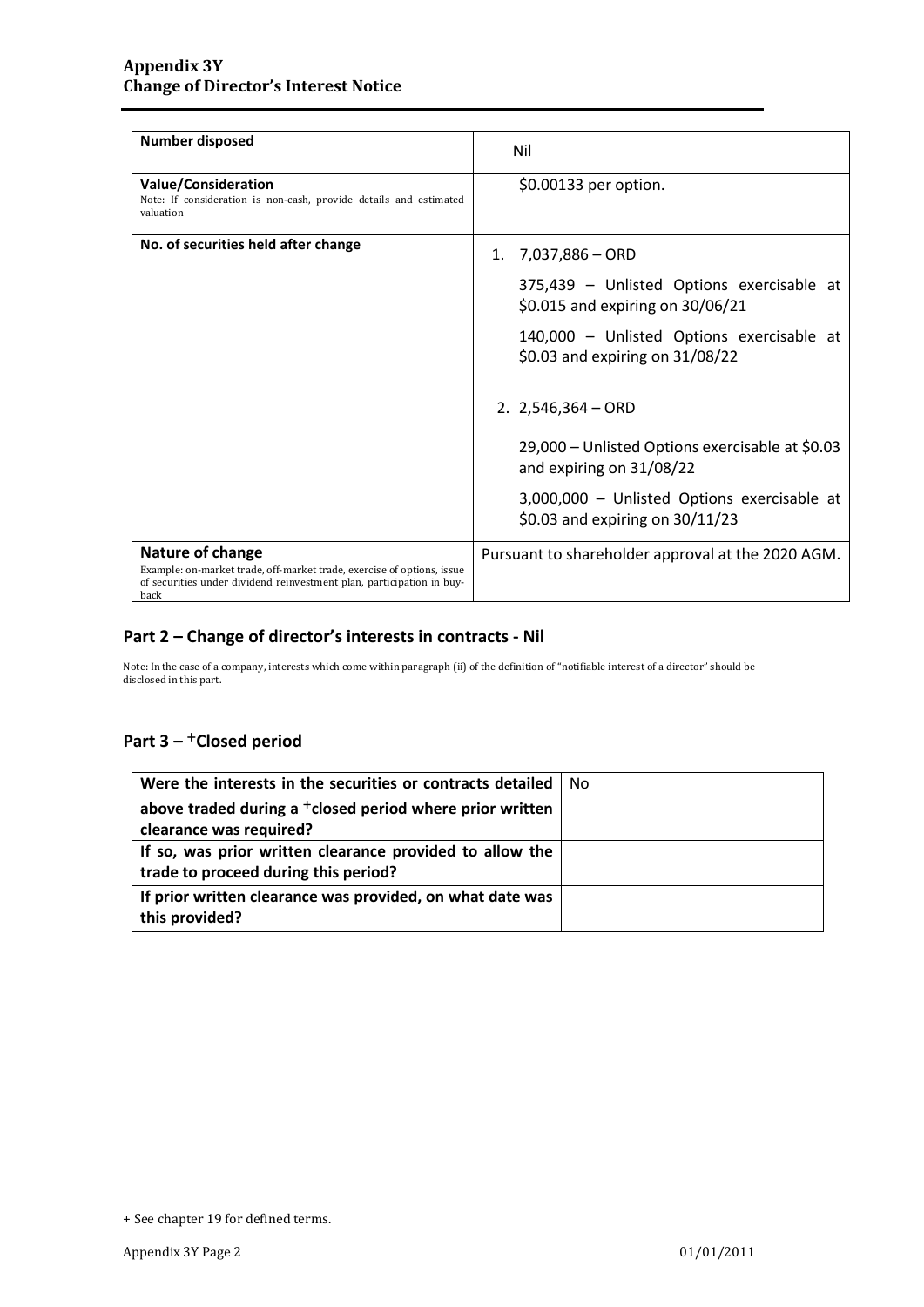#### *Rule 3.19A.2*

# **Appendix 3Y**

# **Change of Director's Interest Notice**

*Information or documents not available now must be given to ASX as soon as available. Information and documents given to ASX become ASX's property and may be made public.*

Introduced 30/09/01 Amended 01/01/11

| Name of entity ENTERPRISE METALS LIMITED |  |
|------------------------------------------|--|
| ABN 43 123 567 073                       |  |

We (the entity) give ASX the following information under listing rule 3.19A.2 and as agent for the director for the purposes of section 205G of the Corporations Act.

| <b>Name of Director</b> | Dermot Ryan     |
|-------------------------|-----------------|
| Date of last notice     | 13 October 2020 |

#### **Part 1 - Change of director's relevant interests in securities**

*In the case of a trust, this includes interests in the trust made available by the responsible entity of the trust*

Note: In the case of a company, interests which come within paragraph (i) of the definition of "notifiable interest of a director" should be disclosed in this part.

| Direct or indirect interest                                                         | Indirect                                                                      |
|-------------------------------------------------------------------------------------|-------------------------------------------------------------------------------|
|                                                                                     |                                                                               |
| Nature of indirect interest                                                         | DM Ryan & VE Ryan <rf a="" c="" fund="" super=""></rf>                        |
| (including registered holder)                                                       |                                                                               |
| Note: Provide details of the circumstances giving rise to the relevant<br>interest. |                                                                               |
| Date of change                                                                      | 1 December 2020                                                               |
| No. of securities held prior to change                                              |                                                                               |
|                                                                                     | 21,999,999 - ORD                                                              |
|                                                                                     |                                                                               |
|                                                                                     | 983,048 - Unlisted Options exercisable at<br>\$0.015 and expiring on 30/06/21 |
|                                                                                     | 2,152,572 - Unlisted Options exercisable at                                   |
|                                                                                     | \$0.03 and expiring on 31/08/22                                               |
|                                                                                     |                                                                               |
| <b>Class</b>                                                                        | Options                                                                       |
| <b>Number acquired</b>                                                              |                                                                               |
|                                                                                     | 3,000,000 - Unlisted Options exercisable at                                   |
|                                                                                     | \$0.03 and expiring on $30/11/23$                                             |
|                                                                                     |                                                                               |
|                                                                                     |                                                                               |

<sup>+</sup> See chapter 19 for defined terms.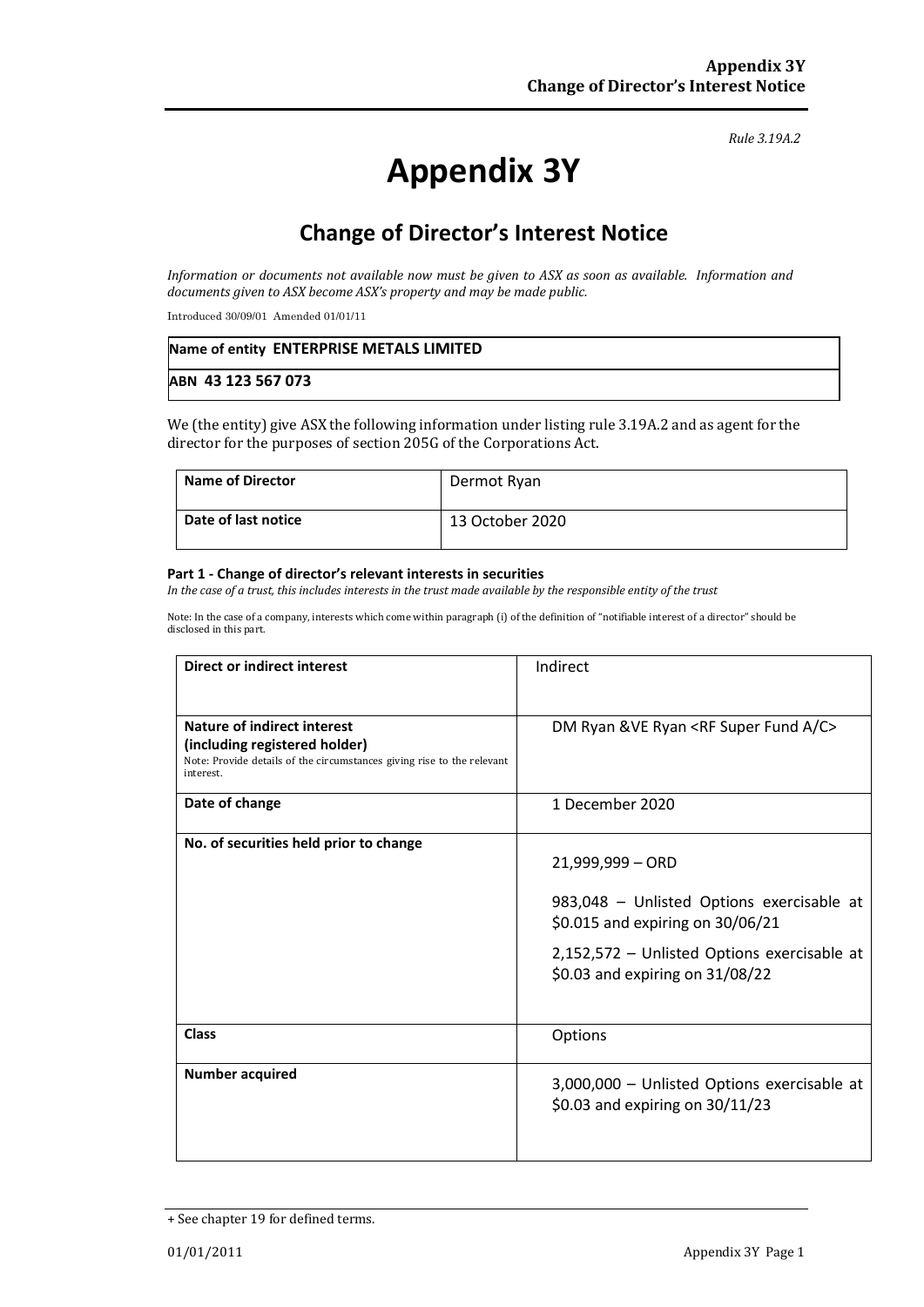| <b>Number disposed</b>                                                                                                                                                      | Nil                                                                            |  |
|-----------------------------------------------------------------------------------------------------------------------------------------------------------------------------|--------------------------------------------------------------------------------|--|
| <b>Value/Consideration</b><br>Note: If consideration is non-cash, provide details and estimated<br>valuation                                                                | \$0.00133 per option.                                                          |  |
| No. of securities held after change                                                                                                                                         | $21,999,999 - ORD$                                                             |  |
|                                                                                                                                                                             | 983,048 - Unlisted Options exercisable at \$0.015<br>and expiring on 30/06/21  |  |
|                                                                                                                                                                             | 2,152,572 – Unlisted Options exercisable at \$0.03<br>and expiring on 31/08/22 |  |
|                                                                                                                                                                             | 3,000,000 - Unlisted Options exercisable at \$0.03<br>and expiring on 30/11/23 |  |
| Nature of change<br>Example: on-market trade, off-market trade, exercise of options, issue<br>of securities under dividend reinvestment plan, participation in buy-<br>back | Pursuant to shareholder approval at the 2020 AGM                               |  |

### **Part 2 – Change of director's interests in contracts - Nil**

Note: In the case of a company, interests which come within paragraph (ii) of the definition of "notifiable interest of a director" should be disclosed in this part.

## **Part 3 –** +**Closed period**

| Were the interests in the securities or contracts detailed   No      |  |
|----------------------------------------------------------------------|--|
| above traded during a <sup>+</sup> closed period where prior written |  |
| clearance was required?                                              |  |
| If so, was prior written clearance provided to allow the             |  |
| trade to proceed during this period?                                 |  |
| If prior written clearance was provided, on what date was            |  |
| this provided?                                                       |  |

<sup>+</sup> See chapter 19 for defined terms.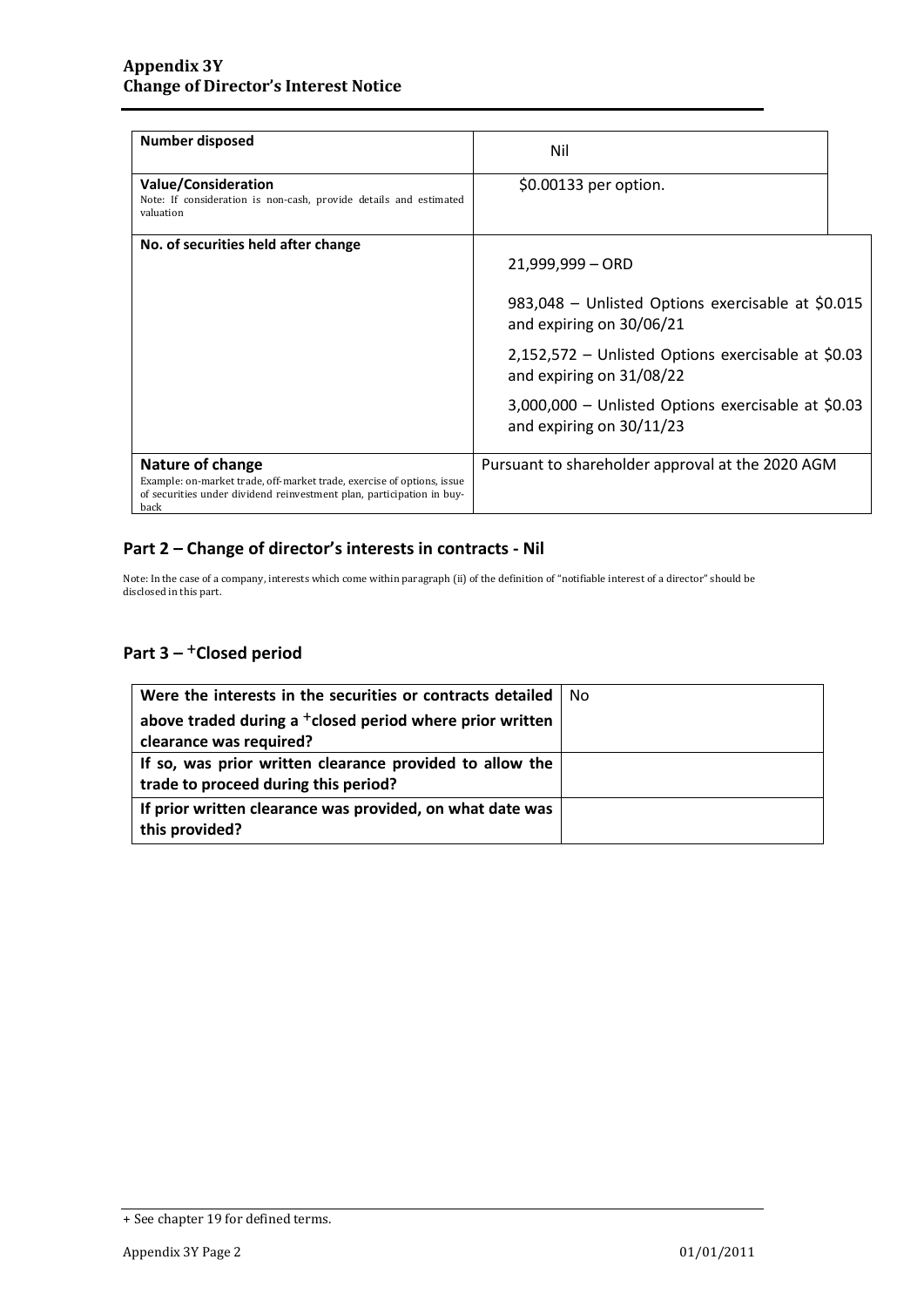#### *Rule 3.19A.2*

# **Appendix 3Y**

# **Change of Director's Interest Notice**

*Information or documents not available now must be given to ASX as soon as available. Information and documents given to ASX become ASX's property and may be made public.*

Introduced 30/09/01 Amended 01/01/11

| Name of entity ENTERPRISE METALS LIMITED |  |
|------------------------------------------|--|
| ABN 43 123 567 073                       |  |

We (the entity) give ASX the following information under listing rule 3.19A.2 and as agent for the director for the purposes of section 205G of the Corporations Act.

| <b>Name of Director</b> | Dr Changshun Jia |
|-------------------------|------------------|
| Date of last notice     | 4 June 2020      |

#### **Part 1 - Change of director's relevant interests in securities**

*In the case of a trust, this includes interests in the trust made available by the responsible entity of the trust*

Note: In the case of a company, interests which come within paragraph (i) of the definition of "notifiable interest of a director" should be disclosed in this part.

| Direct or indirect interest                                                                                  | Indirect                                    |  |
|--------------------------------------------------------------------------------------------------------------|---------------------------------------------|--|
|                                                                                                              |                                             |  |
| Nature of indirect interest                                                                                  |                                             |  |
| (including registered holder)                                                                                | Luna Resources Pty Ltd                      |  |
| Note: Provide details of the circumstances giving rise to the relevant<br>interest.                          | (Director & beneficiary)                    |  |
| Date of change                                                                                               | 1 December 2020                             |  |
| No. of securities held prior to change                                                                       | ORD - 922,211                               |  |
| <b>Class</b>                                                                                                 | Options                                     |  |
| <b>Number acquired</b>                                                                                       | 3,000,000 - Unlisted Options exercisable at |  |
|                                                                                                              | \$0.03 and expiring on 30/11/23             |  |
| <b>Number disposed</b>                                                                                       | Nil                                         |  |
| <b>Value/Consideration</b><br>Note: If consideration is non-cash, provide details and estimated<br>valuation | \$0.00133 per option.                       |  |

<sup>+</sup> See chapter 19 for defined terms.